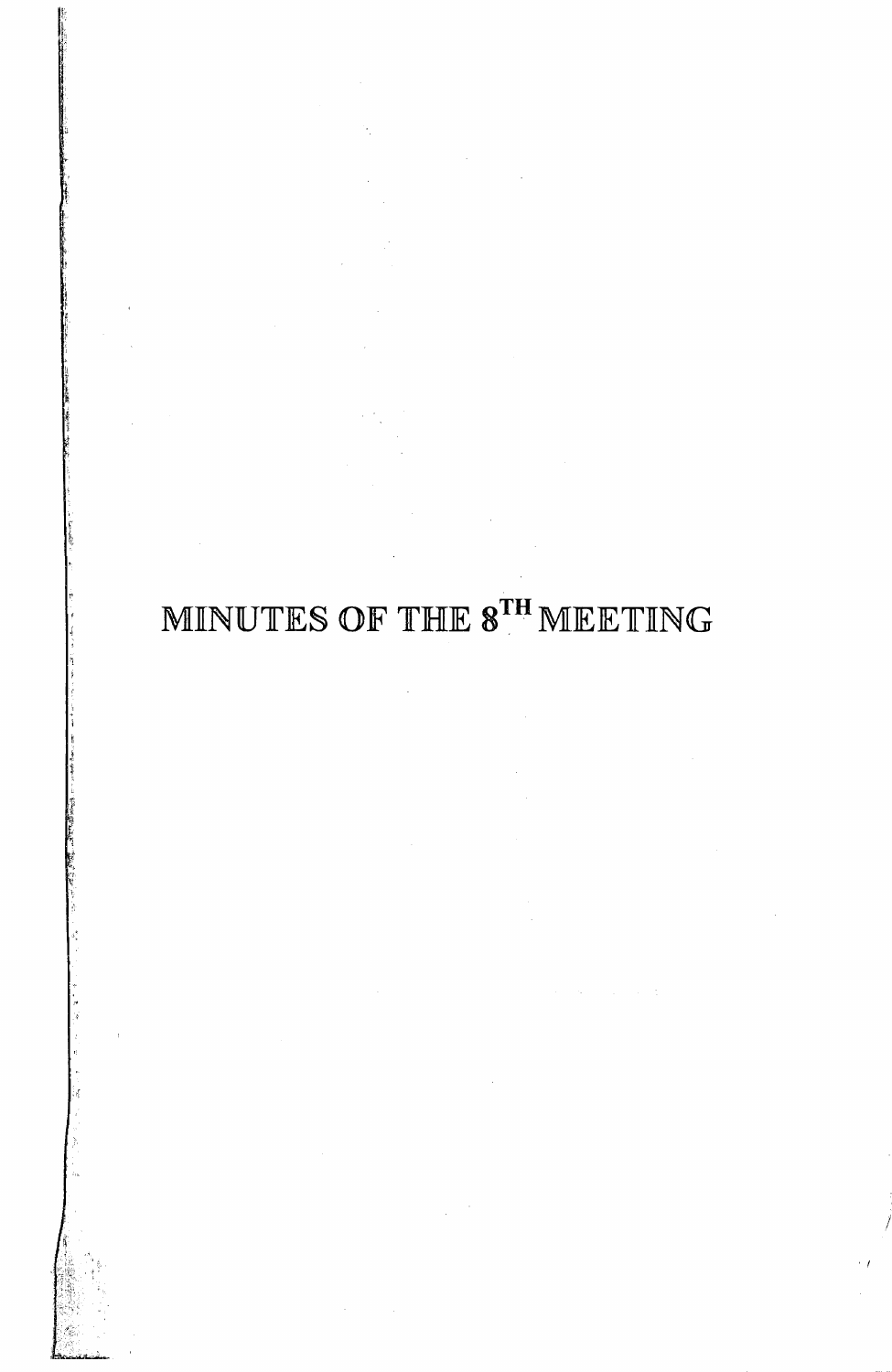MINUTES OF THE MEETING OF THE EXECUTIVE COMMITTEE OF THE BOARD OF GOVERNORS OF THE HOUSING SCHEME FOR FEDERAL GOVERNMENT EMPLOYFES ON OWNERSHIP BASIS AT ISLAMABAD HELD ON IST JULY, 1989

The Eighth meeting of the Executive Committee of the Board of Governors for the Housing Scheme for Federal Government employees on ownership basis at Islamabad was held on Ist July, 1989 in the Works Division.

The following attended the meeting:-

- a. Mr S A S Ainuddin, Additional Secretary Incharge (IRW)
- b. Mr A Rashid K Baloch Joint Secretary(W)
- c. Mr Hameed Akhtar Miazi Financial Advisor(Works)
- d. Mr Samiullah Khan. Joint Secretary Cabinet Division Rawalpindi.

President in Chair

Sendor Vice President

Member

Member

 $3.$ 

 $2.$ 

The following were also in attendance:-

- a. Mr Sarshar Ali Malik, Officer on Special Duty P&EC) Works Division, Islamabad.
- b. Mar M Rasool Khan Superintending Engineer Pak PWD, Islamabad
- c. Mr Perviez Akhter Section Officer Works Division, Islamabad

4. Additional Secretary Incharge (Housing & Works) informed the participants of the meeting that Mr Tawakally, Area Manager PEPAC visited his office on 29th June 1989 and he was briefed about salient features and points to be kept in view while preparing the outline plans of the houses. He further stated that alternative proposal from Association of Builders & Developers would also be forthcoming within a week.

The other major issue which had come up for discussions 5. during the deliberations of the Executive Committee in almost all its meetings, was the definition of the word'City' for the purpose of

Contd.P/2

 $\sim$  1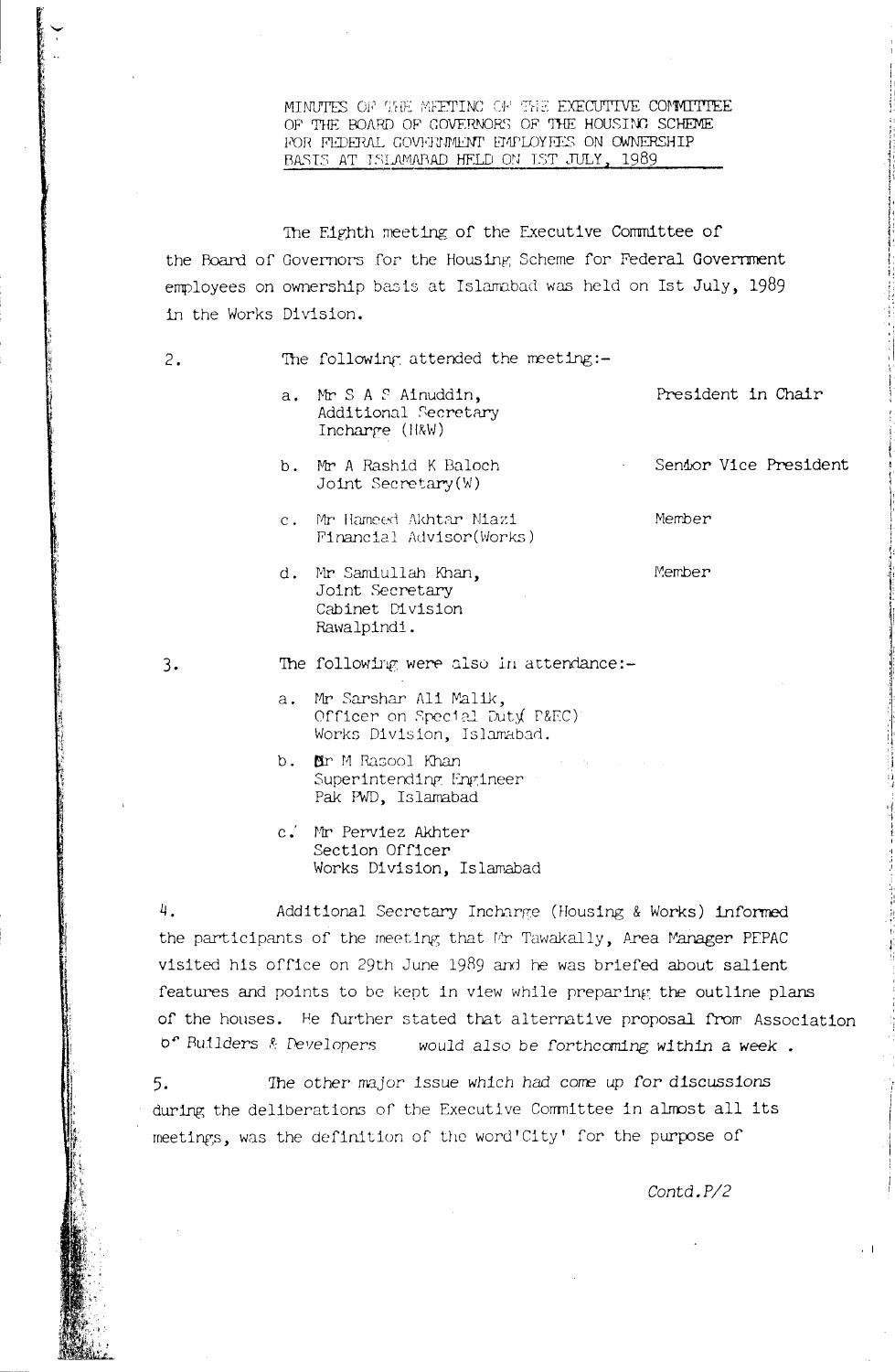classification of cases under priorities I and II. The issue was discussed again in detail. All the district headquarters were listed and considered on the basis of generally accepted principles of population, extent of civic facilities available and the quality of life. To the best of the knowledge and information, a list of 20 cities was drawn. The following decisions were taken :-

 $\tilde{c}$  as

a. The applicants who own a house in the following cities would be accorded priority II.

ISLAMABAD

## **PUNJAB**

Rawalpindi, Gujranwala, Gujrat, Sialkot, Sheikhupura, Lahore, Sahiwal, Multan, Bahawalpur, Sargodha, Faisalabad, Rahim Yar Khan.

SIND

Karachi, Hyderabad, Sukkur.

 $N.W.F.P.$ 

Abbottabad, Mardan, Peshawar, D.I.Khan.

## BALUCHISTAN

Quetta.

- b. 17 cases of Category I where declarations were verified and found correct (list at Annexure I) were given clearance for the purpose of issuance of provisional allotment letters.
- c. Mr Mohammad Ilyas Lodhi, Joint Secretary, Ministry of Petroleum and Natural Resources would be asked to give full particulars of his service record prior to his entry into the federal government service.
- d. 24 cases of category II where declarations were verified and found correct (list at Annexure II) were cleared for the provisional allotment.

Contd. $P/3$ .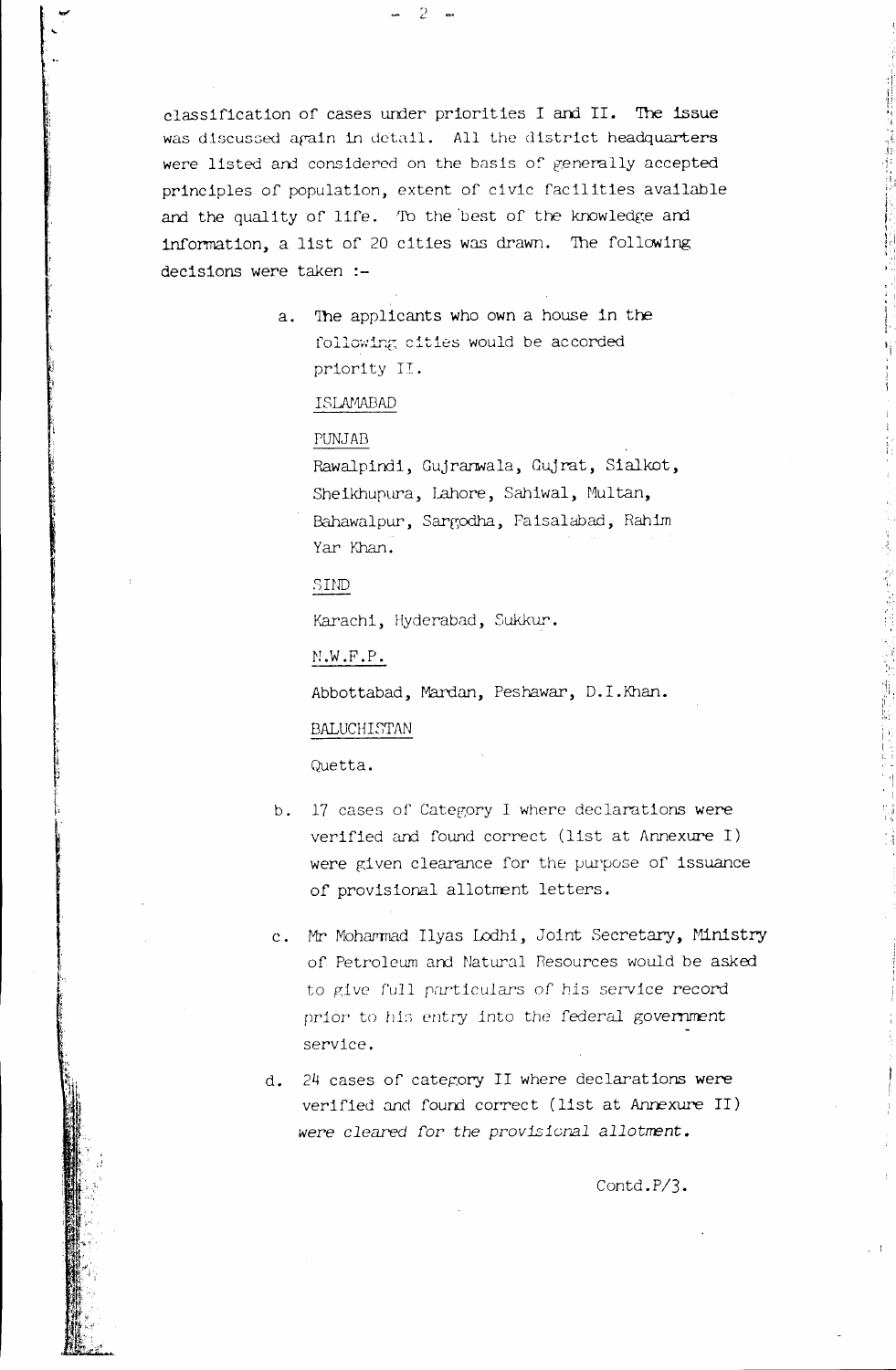e. For categories II & IV, the applicants would be asked to furnish an affidavit on stamp paper duly authenticated by a First Class Magistrate.

3

6.

- f. For categories V & VI, the applicants would be given provisional allotment letters after verification that they have rendered minimum 20 years continuous service.
- g. Pakistan Computer Bureau would be requested to help computerising the record of the Housing Scheme.

The meeting ended with a vote of thanks to the Chair.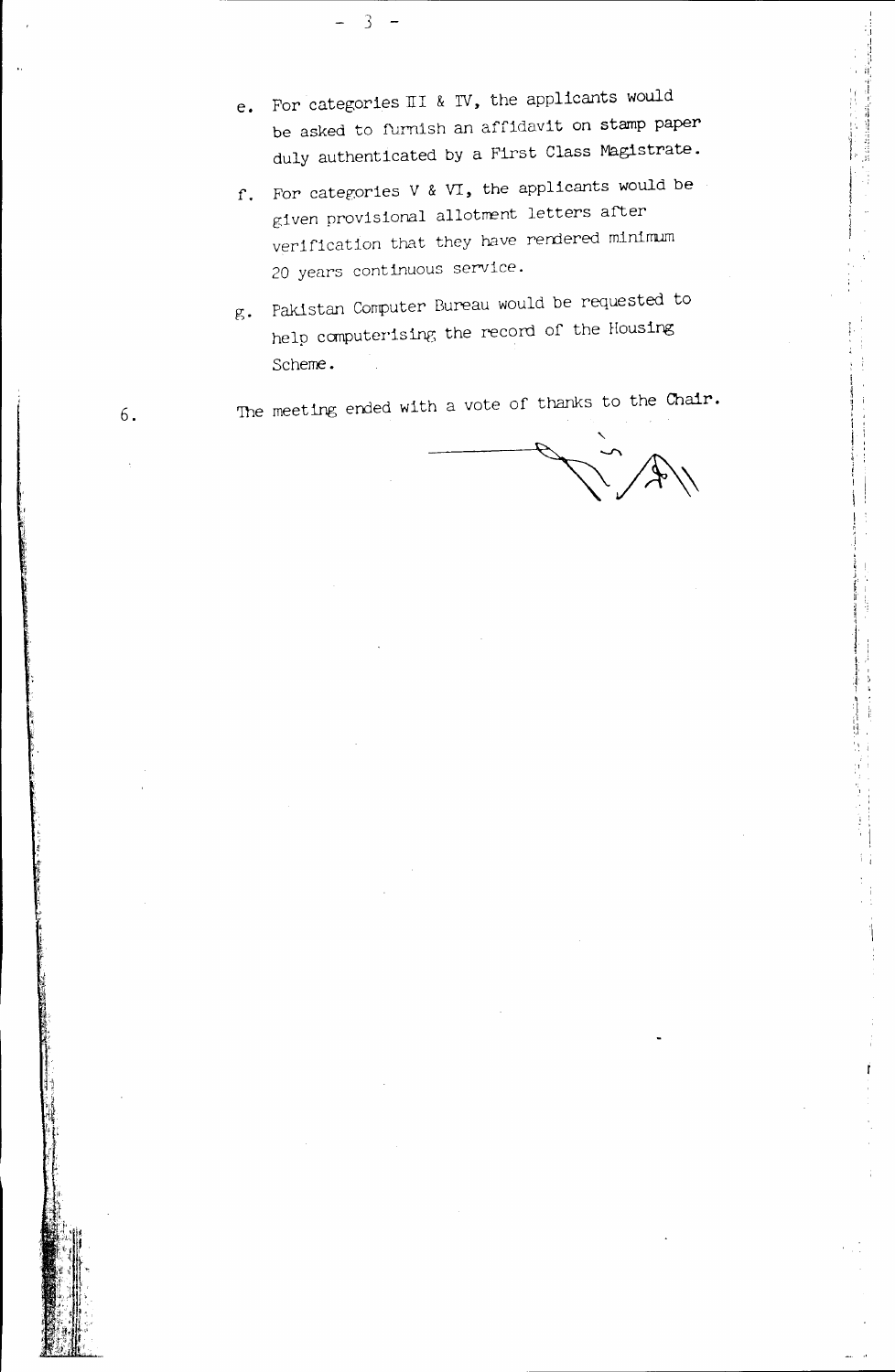| SNO <sub>0</sub> | List. | No. of Bank, Application No. , Name and Doction address , Date of |                          |                                                                                                                    |                                                                                                                                                   |                | ISuperannue<br>$!m_{\bullet}$ |          |
|------------------|-------|-------------------------------------------------------------------|--------------------------|--------------------------------------------------------------------------------------------------------------------|---------------------------------------------------------------------------------------------------------------------------------------------------|----------------|-------------------------------|----------|
| 1.               | 2.    |                                                                   | $\mathcal{E}_{\bullet}$  |                                                                                                                    | 4.                                                                                                                                                |                |                               | 5.       |
| ı.               | 548   | 13330                                                             |                          |                                                                                                                    | Mr. Hasan Nawab, Monber, Federal<br>Land Commission, Islanabad.                                                                                   |                | $1 - 7 - 1988$                |          |
| 2.               | 40    | 1.7649                                                            |                          | Headquarters, Islamabad.                                                                                           | Mr. Ainuddin, Joint Secretary/<br>Financial Adviser(Navy), Finance<br>Divinson(Willtow), Waval                                                    |                | $3 - 12 - 1989$               |          |
| B.               | 41    |                                                                   | $13756 -$                | Director, C.F.F. 30-2,<br>Union Plaza, Islamabud.                                                                  | Mr. Mancoco-thul-Haq Saliz,<br>Addlineal Secretary/Managing                                                                                       |                | $11 - 12 - 1289$              |          |
|                  | 51    | 16.724                                                            |                          |                                                                                                                    | We Facbeel Aband Saidth,<br>Geniam Masser, Federal Land<br>Commission, Cibinet Division, Ruillin,<br>No. 6, 315 ina Madret, Intanahad. 10-2-1990. |                |                               |          |
|                  | 64    | 15231                                                             |                          | $2102$ Area, Islamabad.                                                                                            | Law. Thehad Ahssa, Adaleinteator,<br>Dentmal Takat Administration,<br>Finance Division, al-Assuar Pluza,                                          |                | $16 - 4 - 1990.$              |          |
|                  | 69    | $15193 -$                                                         |                          |                                                                                                                    | Mr. Abdrl Wahid Khan, Joint<br>Jeanwhury, Establicated blviden,<br>(Inguistes WaC), 400 Ruby House,<br>$3t$ . No. 1, $F=6/3$ , Inlamated.         |                | $8 - 7 - 1990$ .              |          |
|                  | 71    |                                                                   |                          |                                                                                                                    | $126.24$ . Me. $3\bullet$ Table belo Hegger, Deputy<br>Director, Pak PSD, Islamabad.                                                              |                | $5 - 8 - 1990.$               |          |
|                  | 84    | 14063                                                             |                          |                                                                                                                    | 2. Abial Hassed, Additional Secretary,<br>Minicury Defence, Rawalpindi. 22-11-1990.                                                               |                |                               |          |
|                  | 93    | 15160                                                             |                          |                                                                                                                    | Mr. Mahammad Masihullin, Secretary<br>Mristry of Production, Islamabad. 29-12-1990.                                                               |                |                               |          |
|                  | 112   | 1E 9 35                                                           |                          | Special Duty, Establishment<br>Division, Raatipiedi.                                                               | - M. Muhairiad Tousuf, Cffleir on                                                                                                                 |                | $25 - 7 - 1991$ .             |          |
|                  | 120   | $14013 -$                                                         | W. Amir-ur-Rehiam, Joint |                                                                                                                    | Georatam', Defence Production Division,<br>Secretariat Ne. II, Ramalpindi.                                                                        |                | $6 - 10 - 1991$               |          |
|                  | 128   | 13227                                                             |                          | 2004 Johail Mural, Joint<br>Secretiny, Finance Division/<br>Digeoter, Federal Back for<br>Comperiatives, Islandon. |                                                                                                                                                   |                | $14 - 12 - 1991$              |          |
|                  |       | $175C_3$                                                          |                          | Gerstary Incharge, Works<br>Division, Indonesiad.                                                                  | me. J A 3 Alned Mn, Additional                                                                                                                    | $8 - 3 - 1992$ |                               |          |
|                  |       | 16923 M. Bushir Absel, Seretary,                                  |                          | Pluming and Development<br>Division, Islandbad.                                                                    |                                                                                                                                                   |                | $20 - 4 - 1992$               |          |
|                  |       |                                                                   |                          |                                                                                                                    | $C$ untd $P/2$                                                                                                                                    |                |                               | $\sim 1$ |
|                  |       |                                                                   |                          |                                                                                                                    |                                                                                                                                                   |                |                               |          |

一つ こうりょう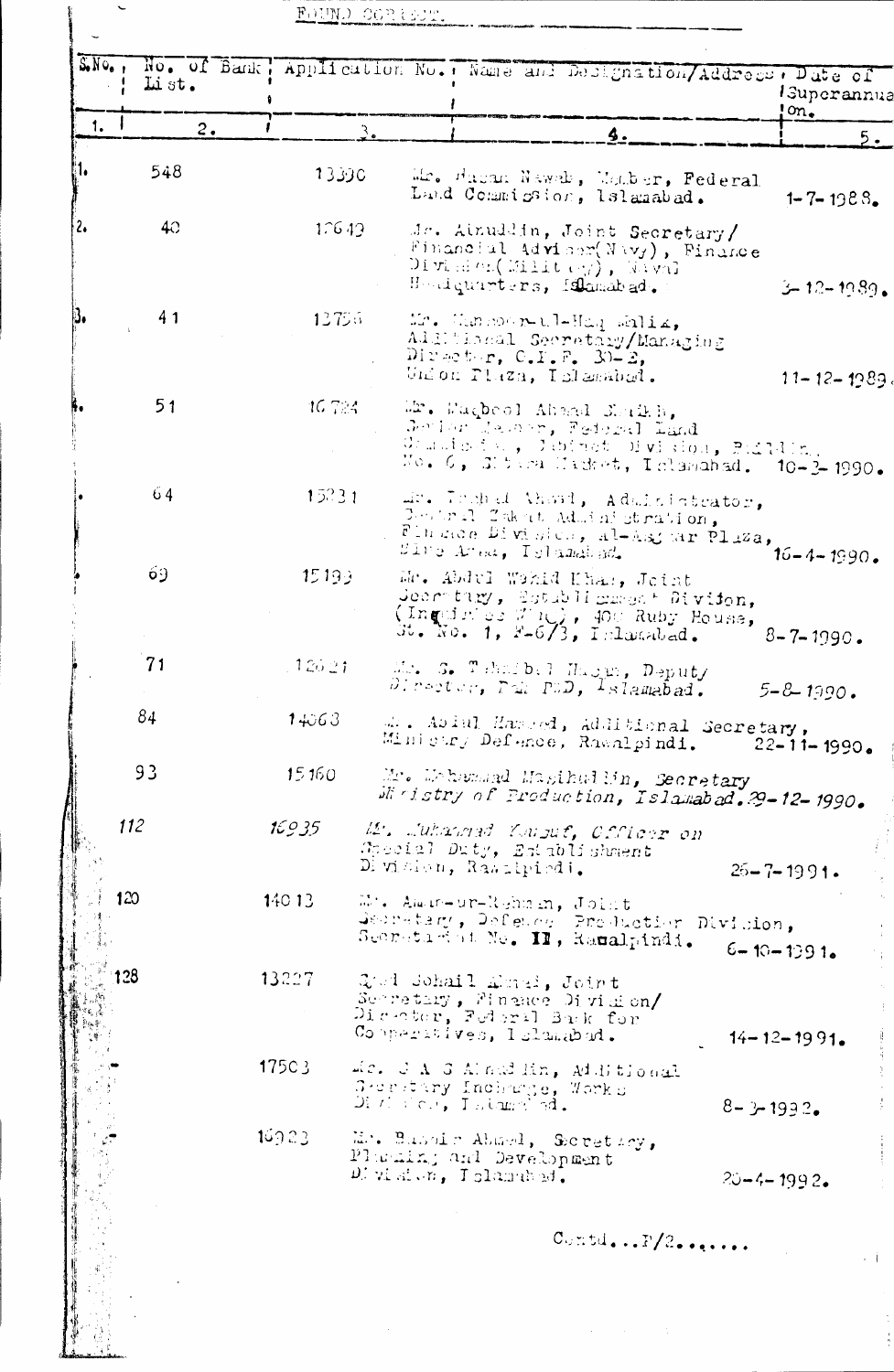|                     |                         | 4.4                                                                                                  | 5.                |
|---------------------|-------------------------|------------------------------------------------------------------------------------------------------|-------------------|
| 2.                  | $\mathbf{3}$ .          |                                                                                                      |                   |
| 146<br>$\mathbf{I}$ | 13515                   | Mr. Saidah Ali Khan,<br>Director General.<br>Directorate of Registration,<br>$1.3$ mahal.            | $29 - 8 - 1992$   |
| \$64                | 11009                   | Dr. M. Jamelur Khan,<br>Director Administrative Staff<br>College, Shahrah-& Quaid-&<br>Azam, Lahore. | $15 - 2 - 1993$   |
| 167                 | 15311                   | Mr. M. Mohair Khan,<br>Ad Htienal Secretary/Member<br>$\mathcal{F}_{\mathcal{F}}$ .                  | $9 - 3 - 1993$    |
| 174                 | 14086                   | Mr. Mal numal Ilyas Lodsi,<br>Joint Soundary, Haistry of<br>Referreded, Islamshind.                  | $31 - 3 - 1993$ . |
|                     |                         |                                                                                                      |                   |
|                     |                         | 1. 降 塔泽塔德 经专业人工法经济保护棒                                                                                |                   |
|                     |                         |                                                                                                      |                   |
|                     |                         |                                                                                                      |                   |
|                     |                         |                                                                                                      |                   |
|                     |                         |                                                                                                      |                   |
| $\sim$              |                         |                                                                                                      |                   |
|                     |                         |                                                                                                      |                   |
|                     | <b>Contractor</b>       |                                                                                                      |                   |
|                     |                         |                                                                                                      |                   |
|                     |                         |                                                                                                      |                   |
|                     |                         | $\sim 100$                                                                                           |                   |
|                     | $\sim 100$ km s $^{-1}$ |                                                                                                      |                   |
| 強く                  |                         |                                                                                                      |                   |
|                     |                         | $\mathcal{L}_{\text{max}}$ and $\mathcal{L}_{\text{max}}$ .                                          |                   |
|                     |                         |                                                                                                      |                   |
|                     |                         | and the state of the state                                                                           |                   |
|                     |                         |                                                                                                      |                   |
|                     |                         |                                                                                                      |                   |
|                     |                         |                                                                                                      |                   |
|                     |                         |                                                                                                      |                   |
|                     |                         |                                                                                                      |                   |
|                     |                         | the contract of the state of the contract of the contract of the con-<br>the state of the control of |                   |
|                     |                         |                                                                                                      |                   |
|                     |                         |                                                                                                      |                   |
|                     |                         |                                                                                                      |                   |
|                     |                         |                                                                                                      |                   |
|                     |                         |                                                                                                      |                   |
|                     |                         |                                                                                                      |                   |

"我的,我们不会不会不会不会,我们不会不会不会不会不会不会不会不会不会不会不会不会不会不会不会不会,我们不会不会不会不会,我们不会不会不会不会,我不会不会不会,我不会不会不会,我不会不会不会,我不会不会不会,我不会不会不会,我不会不会<br>第2522章 我不是,我不是你,我不是我们的,我不是我们的,我不是我们的,我不是我们的,我不是我们的,我不是我们的,我不是我们的,我不是我们的。我不是我们的,我

 $\begin{array}{c} \begin{array}{c} \text{1}\\ \text{2}\\ \text{3}\\ \text{4}\\ \text{5}\\ \text{6}\\ \text{7}\\ \text{7}\\ \text{8}\\ \text{9}\\ \text{9}\\ \text{10}\\ \text{11}\\ \text{12}\\ \text{13}\\ \text{14}\\ \text{16}\\ \text{17}\\ \text{18}\\ \text{19}\\ \text{19}\\ \text{10}\\ \text{10}\\ \text{11}\\ \text{12}\\ \text{13}\\ \text{14}\\ \text{16}\\ \text{17}\\ \text{18}\\ \text{19}\\ \text{19}\\ \text{10}\\ \text{10}\\ \text{11}\\ \text{12}\\ \$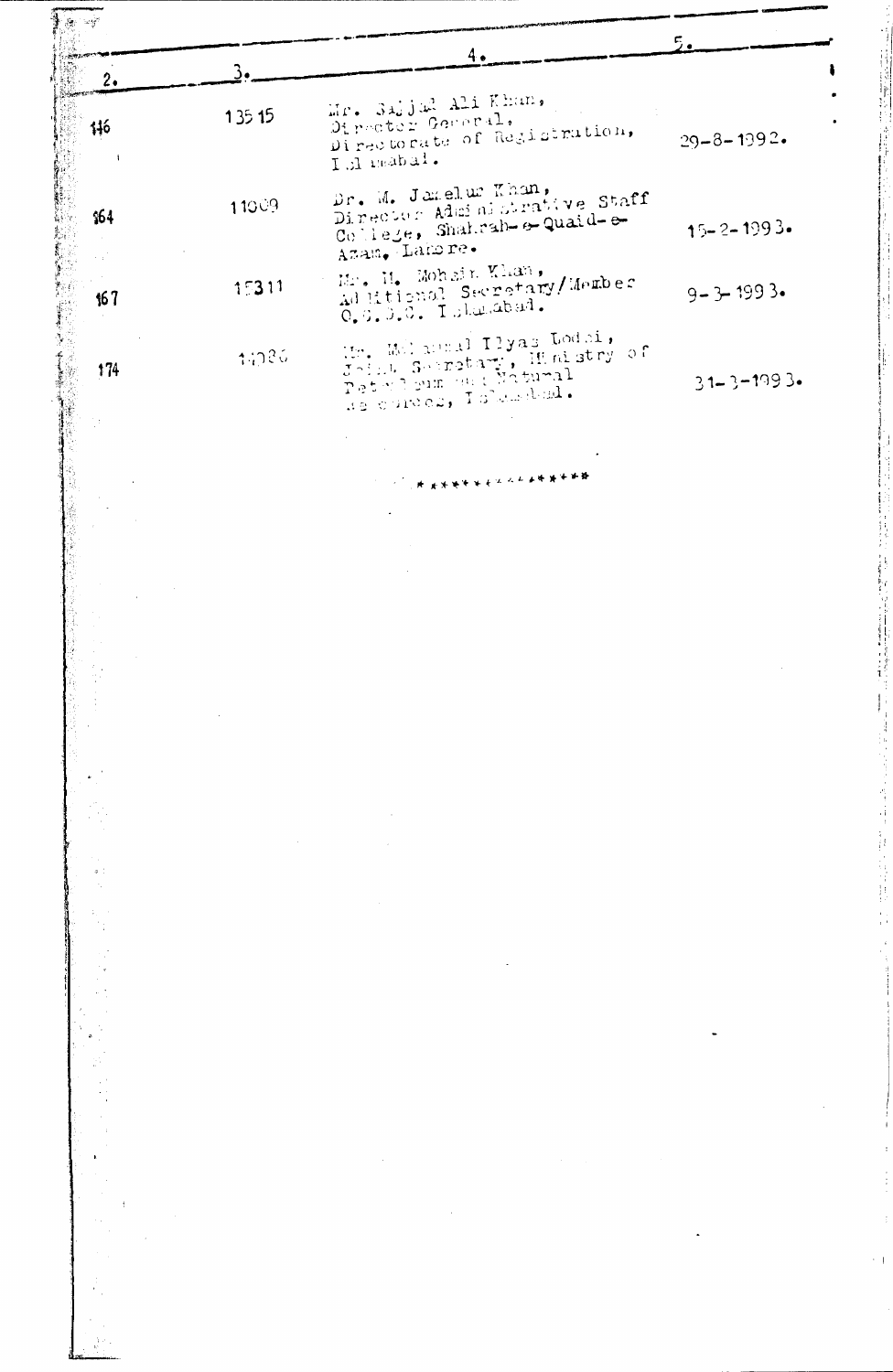FUURD CORNECT.

5

| No. of Bank List! | Applicities.<br>VO. |            | I Hanke and Depignablen<br>Alurens                                                 |                                                                             | Date of                           | <u>Superancuation</u>               |
|-------------------|---------------------|------------|------------------------------------------------------------------------------------|-----------------------------------------------------------------------------|-----------------------------------|-------------------------------------|
|                   |                     |            |                                                                                    |                                                                             |                                   |                                     |
| 35                | 1.5636              |            | Islamsad.                                                                          | Mr. Minza Shedair Beg, Section<br>Officer, Haistay of Industries, Re-amloye |                                   |                                     |
| O <sub>4</sub>    | 13175               |            | Mr.Mr. Hasan Raza Bais,<br>Division, Islamabad.                                    | Section Officer, Dulture,<br>Sports and Youth Affairs,                      |                                   | $31 - 11 - 198$<br>$($ Re-employeed |
| 1 <sup>3</sup>    | 12770               |            | Divi.don, Secretariat-II<br>Rawalphadi.                                            | mh. Nazar Athans d Khan, Section<br>Cflicer, Defence Production             |                                   | $4 - 10 - 1988$                     |
| 71                | 14777               |            | Mr. Nasser Mohammed Choudhry,<br>Islamabel.                                        | Section Officer, Heistry of<br>Information and Broadcasting                 | $(K \rightarrow e \rightarrow e)$ | $10 - 5 - 1988$                     |
| 77                | 14792               |            |                                                                                    | Mandashed Almed, Deputy Recretary,<br>Minance Division, Islamabad.          |                                   | $2 - 6 - 1989$ .                    |
| 97                | 14534               |            | rinance Division, I lamanud.                                                       | Mr.Igbal Hamerd, Deputy Secretary,                                          |                                   | $31 - 7 - 1989$                     |
| 104               | 12589               |            |                                                                                    | Mr. Mhtte Jam11, Section Officer,<br>Alaistry of Industries, Islambad.      |                                   | $22 - 9 - 1989$                     |
| 106               | 14621               |            | Mr. Muhammad And n, Deputy<br>Searetary Secretary, Health,<br>Dividion, Infrashed. |                                                                             |                                   | $12 - 10 - 1989$                    |
| 110               | 15406               |            |                                                                                    | 27 :d Ali Abossi, Deputy Secretary,                                         |                                   | $5 - 12 - 1989$                     |
| 153               | 13741               |            | Hr. Macha Our Almed Lidding<br>Section Officer, Misistry of                        | Selence and Technology, Islamabad.                                          |                                   | $11 - 5 - 1990$ .                   |
| 17 <sub>6</sub>   | 133.5               |            | Ma Muhammed Cilean Queeshi,<br>bursal, Islamanad.                                  | And staat Diesctor, Intellijange                                            |                                   | $27 - 7 - 1990$                     |
| 187               | 12880               | I slambed. |                                                                                    | while that I had, See that Officer,<br>with stry of Religious Africa,       |                                   | $15 - 10 - 199$                     |
| 197               | 14165               | Islamond.  | Una Ashte Atmel Salligi,                                                           | Section Officer, Elinance Division,                                         |                                   | $30 - 11 - 1990$                    |
| ಖ೦                | نتزذد1              |            | Mr. Mahmani Hamanin, Deputy<br>Afful as Division, Islan had.                       | Sacretacy, Authorizent and Urban                                            |                                   | $12 - 12 - 1990$                    |
| 215               | 12960               |            | Women's Division, Islanabad.                                                       | Mr. Jumil Khan, Saction Officer,                                            |                                   | $19 - 1 - 1991.$                    |
| 230               | $15.110 - 1$        |            | additional chemis I all'unabata                                                    |                                                                             |                                   | $14 - 4 - 1991.$<br>$\sim 1$        |
|                   |                     |            |                                                                                    |                                                                             |                                   |                                     |

Contd..... $P/2$ .....

 $\bar{r}$ 

**The State State**  $\ddot{\cdot}$ 

H

tan<br>P

**Side**